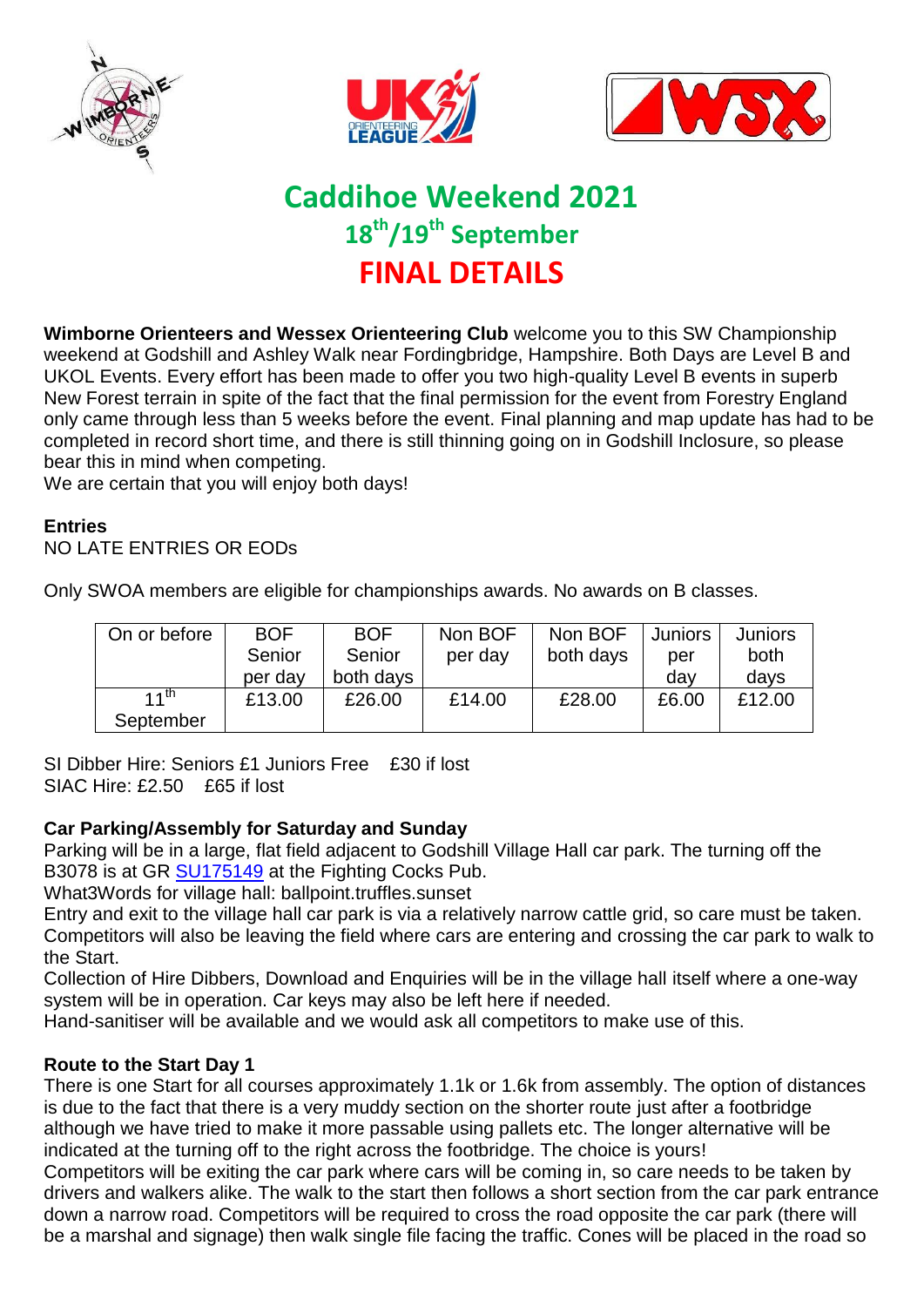that any vehicles will be encouraged to stay away from the verge. There will be another marshal at the end of this road section where competitors need to cross the road again to access a footpath. The route initially passes through a large field before following a footpath through the woods. The whole route will be tagged with red and white tape. Both the short and long routes will require crossing a straight quiet road near the Start. This will not be marshalled so care must be taken.

# **Route to the Start Day 2**

Starts are 700m from the assembly area, across 2 roads which will be marshalled. Please follow the signs to the start and follow marshals' directions. There is 1 emergency toilet close to the start.

# **Facilities**

There are 3 toilets in the village hall which will be for women only. Extra portaloos and a urinal will be located in the corner of the village hall car park for men only.

The local ladies will be supplying Bacon butties, tea/coffee and cakes in the hall raising funds for the church playgroup. These refreshments may be available outside if the weather permits. If inside the hall, however, competitors must NOT wear studded/dirty shoes.

The Fighting Cocks pub across the road also does meals.

Compass Point will be in attendance in the assembly field.

# **Lone Runners**

If you have travelled alone, we advise you to leave your vehicle registration and ICE (In Case of Emergency) contact details in an envelope in the village hall.

# **Medical Conditions**.

We recommend you download and complete the British Orienteering form: [https://www.britishorienteering.org.uk/images/uploaded/downloads/officials\\_handbook\\_safety\\_firstaid](https://www.britishorienteering.org.uk/images/uploaded/downloads/officials_handbook_safety_firstaid_m%20edical_form_) m edical form Place it in a sealed envelope with your name on the outside and leave it in the village hall. Envelopes will only be opened if required for a medical emergency and unopened envelopes will be destroyed immediately after the event.

# **Dogs**

Dogs are permitted in the parking and assembly areas on a lead. Please clear up after your dog. No dogs on the courses please.

# **First Aid**

This is being provided by Dorset Medical services on both days. A small first-aid kit will be available at the Finish if needed.

The nearest A&E is Royal Bournemouth Hospital.

# **Safety**

 Orienteering is an adventure sport: A comprehensive risk assessment for the event has been prepared and identified risks have been mitigated, however please be aware that participants take part at their own risk and are responsible for their own safety during the event. Parents are responsible for their children and advice is available on request about the suitability of the course that their children may have entered. Please report any accidents and injuries ON THE DAY to the organiser.

- Safety Bearing Day 1 head SE to the B3078 then SW along this road to the Fighting Cocks and Village Hall. Day 2 head NW to the B3078 then as above.
- Wood Piles there are a number of these in the area. They must not be climbed over.
- Emergency: All maps are overprinted with the organiser's telephone number.
- Full body cover is compulsory but short sleeves are OK.
- If the weather is poor we may also require you to wear or carry a cagoule. There will be no clothing dump at or near the start.
- Competitors are advised to carry a whistle.
- Other users there are many dog-walkers and occasional horse-riders in the area so please treat them with respect. Also, try to avoid going too near any New Forest ponies that you may come across.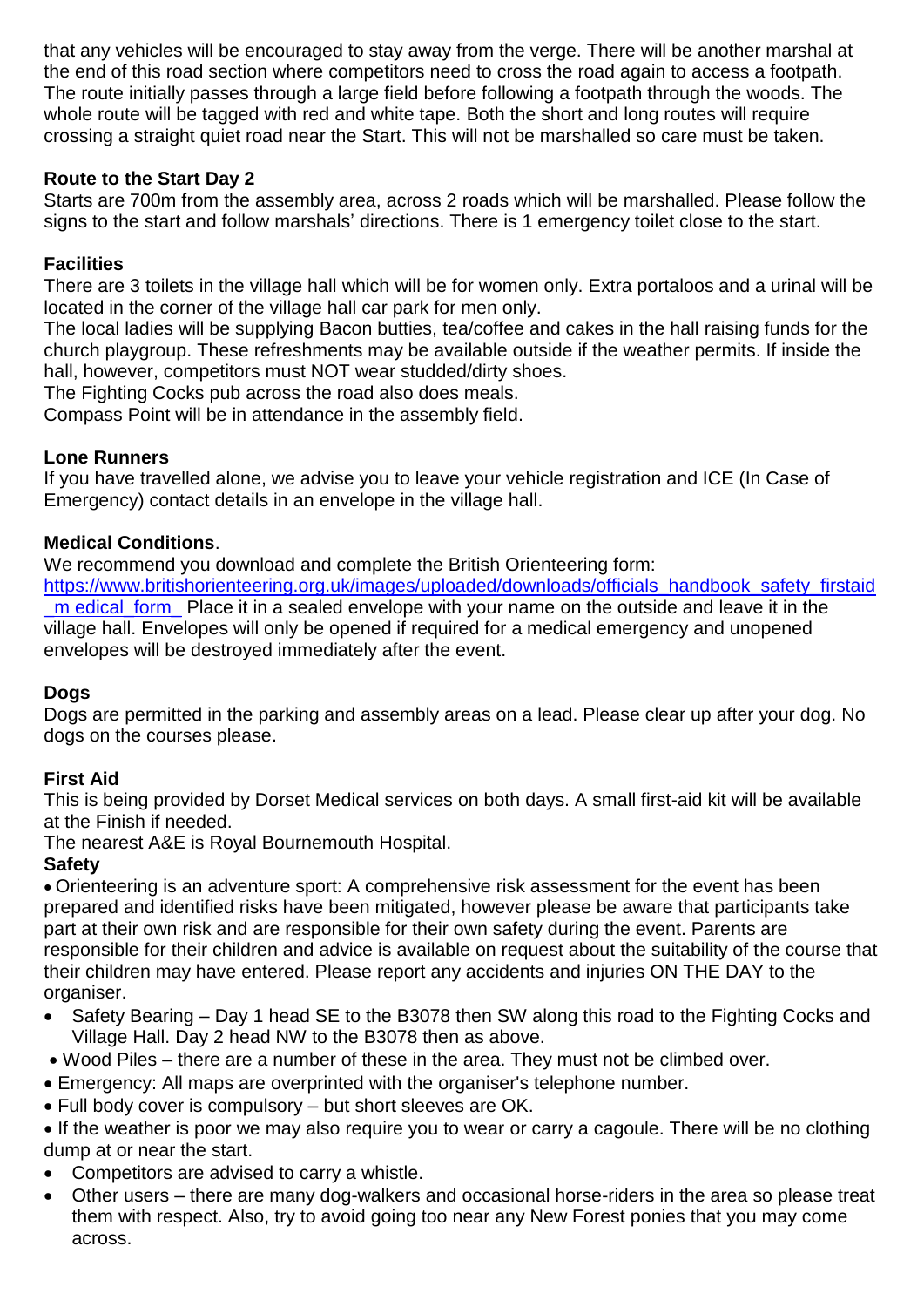Tics - Could be present in the area. Check over your whole body after competing and again over the next few days, removing any (recommend using an O'Tom tick Twister tool) without delay. If bites develop a rash or become inflamed, obtain medical advice. Tick bites could be a source of Lyme disease.

- Ash Dieback Precautions Please arrive with all kit cleaned following use at any previous orienteering event, as per British Orienteering guidelines on Ash Dieback precautions.
- Anyone who has symptoms of COVID-19, who is living in a household with someone who has a possible or confirmed COVID-19 infection, or who has been asked to isolate by NHS Test and Trace should remain at home.

#### **Sportident**

SI will be used for all courses and control boxes are SIAC enabled. Hired SI/SIAC Dibbers can be collected in the village hall.

Before making your way to the Start, if using a SIAC, it is suggested that you make use of the SIAC Battery Test at the exit from Assembly. This does NOT switch on your SIAC but tells you if the battery is ok. If there is no beep, the battery is flat, so please hire a SIAC from Assembly.

Clear and Check stations in the pre-start area/lanes work by dibbing, not contactless. There will also be a SIAC Test station in the start lane process. If you are using a SIAC, please waft your SIAC over the SIAC Test to ensure it has been turned on after the Check box has been dibbed. All controls are enabled to operate in contactless mode. Start and Finish must be dibbed by both SI and SIAC users. Contactless works within 50cm of the SI unit. The SIAC will beep 3 times and flash red when at the unit. If this does not work, please dib the SIAC in the normal way into the SI unit. If this still does not work, then use the pin punch attached to the control. If you think that a control is missing, then continue with your race and let us know at Download once you have finished.

#### **Starts**

You have been given start times for both days as these are championship races. Call up is - 4mins The start will be a punching start for both SI and SIAC users. If you are late please go to the Late Entry lane where you will be advised when you can start, though due to the large number of entries this may involve a considerable wait on more popular courses.

# **Clear/Check and Download**

Clear/check boxes for both SI/SIAC will be located at each pre-Start. SIAC Battery check box will be located at the exit gate of the parking field. Please do not forget to download after your run even if you retire as we need to know that everyone is accounted for.

#### **Naughty Numbers and Maze**

There will be an orienteering activity (free for all ages) in a small fenced area next to the village hall on both days.

# **Control Descriptions**

Loose control descriptions will be available in the pre-start lanes as well as being on the map. White and Yellow courses will have written descriptions. All other courses (including Orange) have IOF pictorial control descriptions.

#### **Results**

Individual splits will be available at Download. There may be live website results available but will depend on the phone signal.

Provisional results will be displayed on the [WIM](http://www.wimborne-orienteers.co.uk/d7/) and [WSX](http://www.wessex-oc.org/events/event/caddihoe-weekend/) web site, each evening.

Certificates for the class winners for both days will be presented on Sunday after the courses close at 2.30. If you are unable to attend, the certificate for the Middle Distance Championship may be collected from the village hall on the Saturday after 4 o'clock.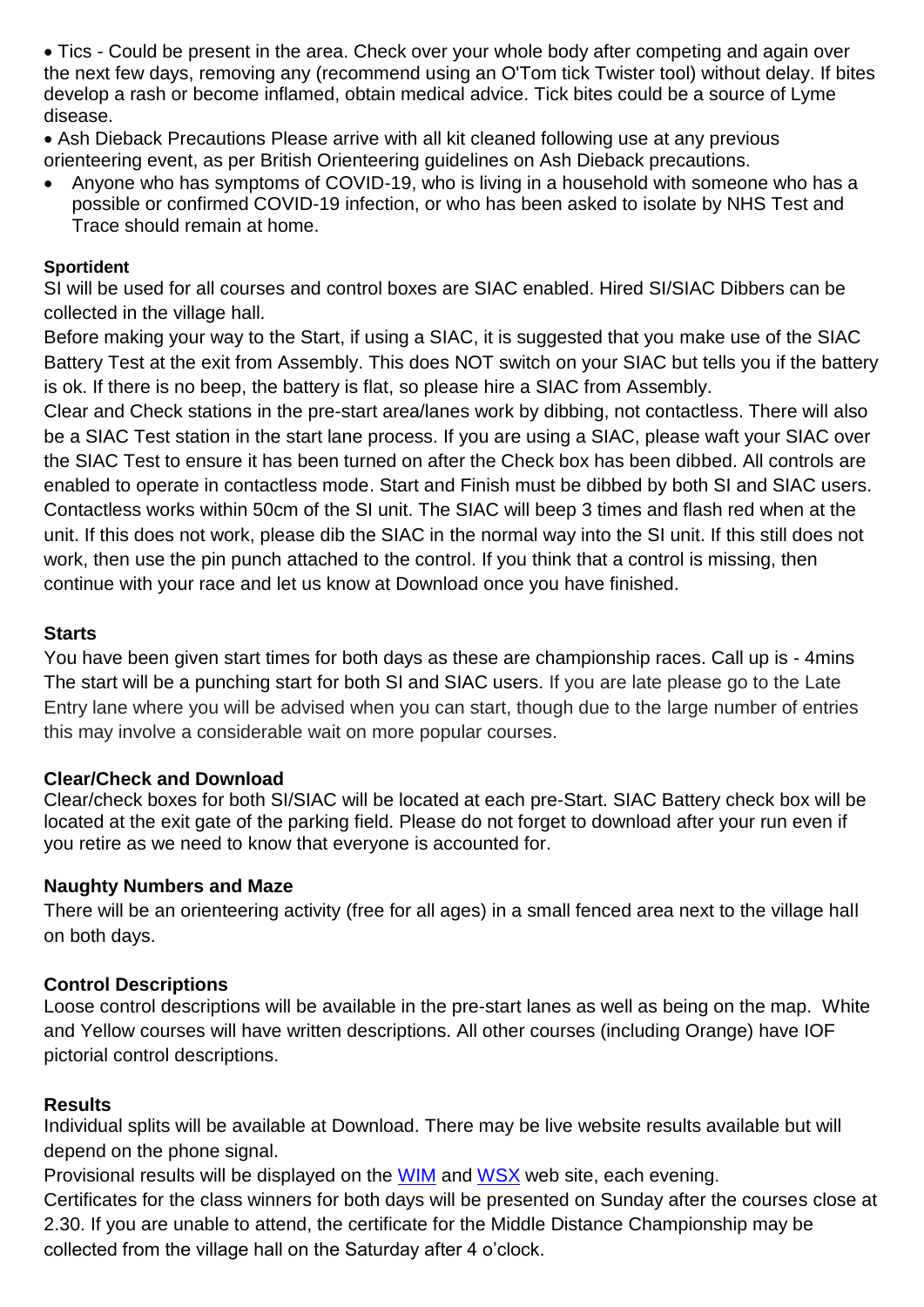The Trophies for the 2020-21 SW Orienteering League will also be presented on Sunday.

# **Refund Policy**

WSX/WIM will offer a full refund to anyone who needs to withdraw their entry because they or a member of their household has COVID-19 symptoms, or because they have been asked to isolate by NHS Test and Trace. If WSX/WIM needs to cancel the event it will offer a refund of the entry fee, less the admin charge imposed by the entry system provider plus any expenses already occurred by WSX/WIM.

# **Cancellation or Last Minute changes**

Check either the [WIM](http://www.wimborne-orienteers.co.uk/d7/) or [WSX](http://www.wessex-oc.org/events/event/caddihoe-weekend/) websites prior to travelling in case of any last minute changes.

# **Personal Data**

The personal data you give will be used by the event organisers and their agents only for the purpose of processing and publishing the event entries and results, for conducting safety checks and to validate British Orienteering insurance cover.

# **Saturday 18th South West Middle Distance Championships- Godshill**

#### **Event Officials**

Planner: Ian Sayer WSX Controller: Terry Smith SOC Organiser: Julie Astin WSX

**Start Times** 1200 -1430. **Courses close at 1600**.

#### **Finish**

This is an easy flat 1.5k walk along a gravel track back to assembly. Don't forget to go straight to Download as directed into the village hall.

# **Courses**

|                 | <b>Colour</b>              | <b>Classes</b>         | Length<br>(km) | <b>Climb</b><br>(m) | <b>Controls</b> | Map<br><b>Size</b> | Map<br><b>Scale</b> |
|-----------------|----------------------------|------------------------|----------------|---------------------|-----------------|--------------------|---------------------|
| $\mathbf 1$     | <b>Brown</b>               | M18-40                 | 6.1            | 95                  | 22              | A3                 | 1:10000             |
| 2               | <b>Blue</b>                | M16, M45-50,<br>W18-40 | 5.1            | 75                  | 12              | A3                 | 1:10000             |
| $\mathbf{3}$    | Green                      | M55-60, W45-<br>50     | 4.5            | 80                  | 15              | A3                 | 1:10000             |
| $\overline{4}$  | <b>Short Green</b>         | M65-70, W16,<br>W55-60 | 4.0            | 70                  | 14              | A <sub>3</sub>     | 1:10000             |
| $5\overline{)}$ | <b>Very Short</b><br>Green | M75-80+, W65-<br>$80+$ | 3.8            | 55                  | 13              | A3                 | 1:10000             |
| 6               | Light green                | M14, W14               | 2.8            | 40                  | 11              | A3                 | 1:10000             |
| $\overline{7}$  | Orange                     | M12, W12               | 2.3            | 35                  | 10              | A <sub>3</sub>     | 1:10000             |
| 8               | Yellow                     | M10, W10               | 1.9            | 30                  | 10              | A <sub>3</sub>     | 1:10000             |
| 9               | White                      | White                  | 1.6            | 20                  | 13              | A <sub>3</sub>     | 1:10000             |

# **Terrain and Planner's Notes**

- The terrain consists of mixed woodland in the Inclosure and fast open heath with some marshes.
- Within the wooded Inclosure there are several unmapped Extraction lanes and whilst there are brashings in places the Planner believes that the recent thinning has actually helped runnability in most areas and has opened up the forest.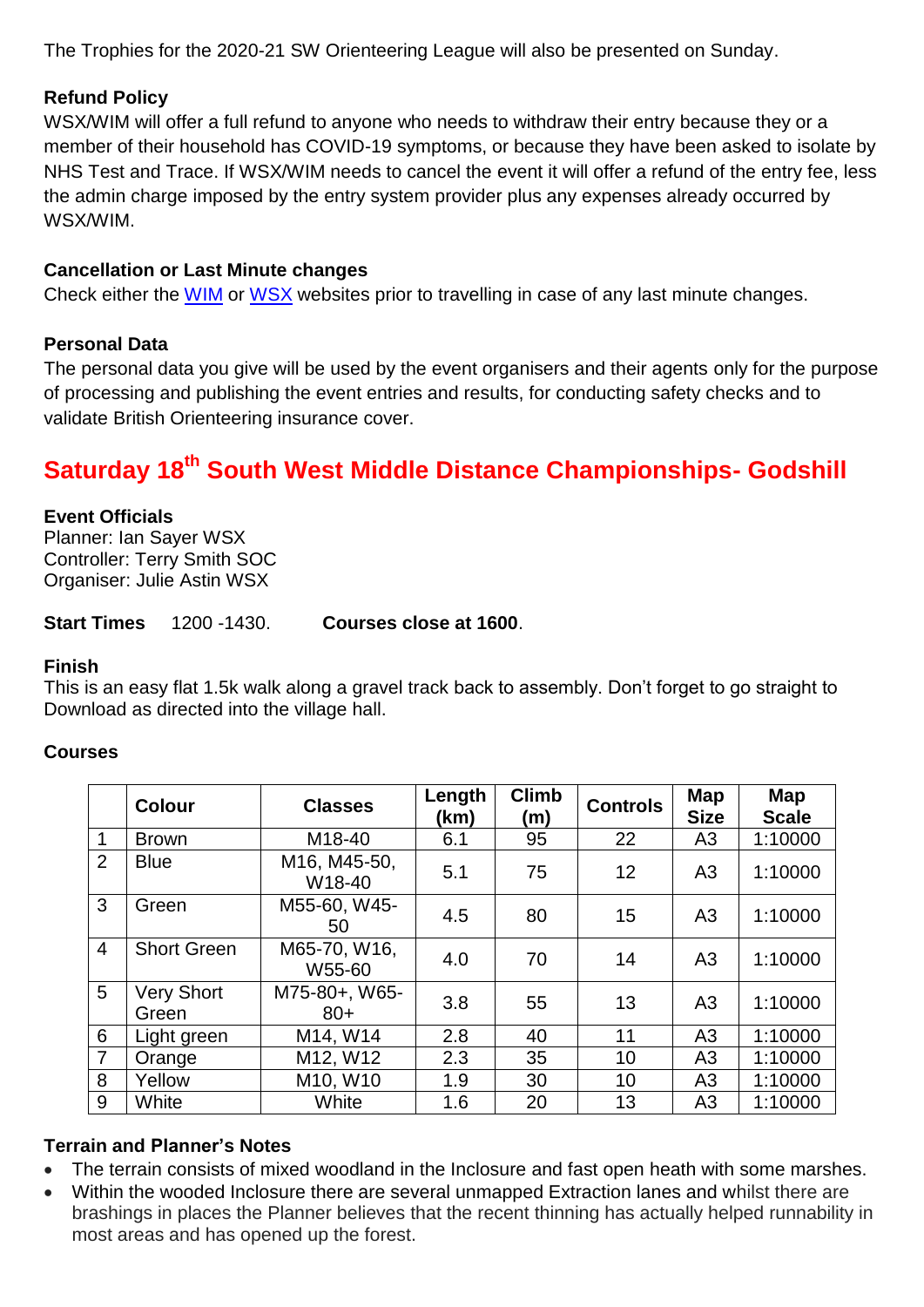- The Road which runs through the area is out of bounds apart from the two crossing points, the southern one manned, the northern one not. The grass verge alongside is also out of bounds.
- There are some substantial log stacks which are not to be climbed on.
- There is also (at present) an area where large logs have been felled and this area has been shown as Out of Bounds on the Map.
- There are (at the time of writing) several Forest Enterprise signs which tell people not to pass on Danger of Death. They can be ignored as no felling will be taking place when we are competing.
- Similarly there are one or two Forest Enterprise tapes across paths which can be passed. These may all have gone by the date of the competition.
- Unless it rains heavily in the next week most small watercourses are currently dry.
- In the open moorland bracken (mapped with the wide green stripe) is prevalent over large parts of the area. Substantial areas of gorse have been mapped with the narrow green strip but can often be run through. The boundaries of both green screens are often vague and should not necessarily be relied upon for navigation.
- **The main marshes are Out of Bounds for Environmental reasons and must not be crossed as we are being monitored by Natural England and if anyone is seen crossing the marshes this could jeopardise future orienteering access.**
- There are likely to be smiley faces on the White and Yellow course to help competitors where the paths have been covered by brashings.
- Safety Bearing: South East to the B3078 then walk SW towards the Fighting Cocks and the Village Hall.

# **Sunday 19th South West Long Distance Championships**

Planner: Karen French WIM; Controller Roger Crickmore: WSX; Organiser: Kevin Pickering WIM

|                | Championship<br><b>Age Classes</b>         | <b>Short or Junior B</b><br><b>Classes</b> | <b>Equivalent</b><br><b>Colour</b> | Length<br>(km) | <b>Climb</b><br>(m) | <b>Controls</b> | Map<br><b>Size</b> |
|----------------|--------------------------------------------|--------------------------------------------|------------------------------------|----------------|---------------------|-----------------|--------------------|
| 1              | M21                                        |                                            | <b>Black</b>                       | 11.4           | 295                 | 24              | A <sub>3</sub>     |
| $\overline{2}$ | M35, M40                                   |                                            | <b>Brown</b>                       | 10.2           | 265                 | 20              | A3                 |
| 3              | M18, M20,<br>M45, M50,<br>W21              | <b>M21S</b>                                | <b>Short Brown</b>                 | 8.1            | 225                 | 19              | A <sub>3</sub>     |
| 4              | M16, M55,<br>M60, W18,<br>W20, W35,<br>W40 | M35S, M40S                                 | <b>Blue</b>                        | 6.8            | 205                 | 19              | A3                 |
| 5              | M65, W45,<br>W50                           | M18S, M20S, M45S,<br>M50S, W21S            | <b>Short Blue</b>                  | 5.8            | 170                 | 14              | A3                 |
| 6              | M70, W16,<br>W55, W60                      | M55S, W35S, W40S                           | Green                              | 5.0            | 155                 | 14              | A3                 |
| $\overline{7}$ | M75, M80,<br>M85, W65,<br><b>W70</b>       | M60S, M65S, W45S,<br>W18S, W20S            | <b>Short Green</b>                 | 4.1            | 130                 | 13              | A3                 |
| 8              | W75, W80,<br>W85                           | M70S, M75+S, W50S<br>$-W75+S$              | <b>Very Short</b><br>Green         | 3.4            | 105                 | 13              | A3                 |
| 9              | M14, W14                                   | M16B, W16B                                 | Light Green                        | 3.9            | 115                 | 13              | A <sub>3</sub>     |
| 10             | M12, W12                                   | M14B, W14B                                 | Orange                             | 2.9            | 85                  | 10              | A4                 |
| 11             | M10, W10                                   | M12B, W12B                                 | Yellow                             | 2.4            | 55                  | 12              | A4                 |
| 12             |                                            | M10B, W10B                                 | White                              | 1.8            | 50                  | 11              | A4                 |

#### **All maps are 1:10000**